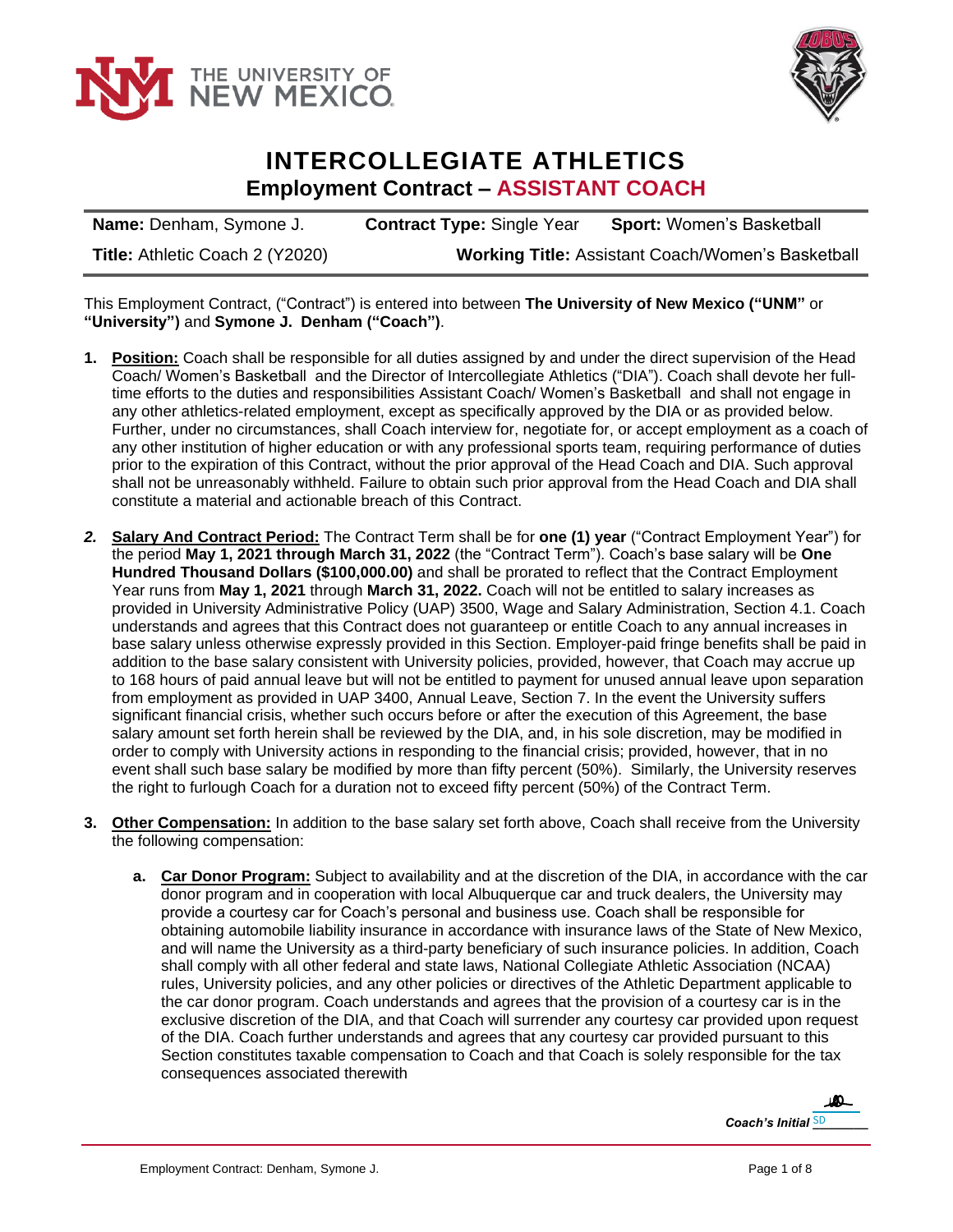**b. Travel:** Coach's spouse or domestic partner (as described in UAP 3790, Domestic Partners) and minor dependent children may be added to the official University travel party to regular season away and post-season games within the continental United States as determined at the DIA's exclusive discretion and subject to availability of funds. Coach understands and agrees that the value of this benefit likely is taxable compensation to Coach, and that Coach is solely responsible for the tax consequences associated therewith.

Coach understands agrees that all compensation set forth in this Section is subject to compliance with University policies and procedures, the Mountain West Conference (MWC) rules and regulations, and the NCAA policies and procedures.

- **4. Incentive Salary:** An incentive payment is a direct payment over and above the Coach's base salary, in an amount to be determined by the DIA subject to the approval of the University President or designee and subject to availability of funds. Coach is eligible for an incentive payment upon achieving performance criteria established by the DIA in his exclusive discretion, and which are subject to annual review and revision by the DIA. Coach will be eligible for such incentive salary payments after completing the Contract Employment Year in which the incentive is earned. Incentive payments, if any, will be paid no later than **ninety (90)** days after the end of such Contract Employment Year. In order to be eligible for incentive payments under this provision, Coach must be currently employed by the University at the time that the incentive payment is due. Coach understands and agrees that incentive payments, if any, are taxable compensation to Coach and that Coach is solely responsible for the tax consequences associated therewith.
- **5. Independent Income:** Subject to compliance with Athletics Department, University, MWC and NCAA policies, as currently in force and from time to time amended, and with advance written permission of the DIA, Coach may earn other athletics-related income during the period of this Contract. Coach understands and agrees that such activities are independent of Coach's University employment and the University shall have no liability or responsibility for any claims arising therefrom. Coach agrees to indemnify the University and hold it harmless from any claims arising out of any independent contractual or other business and/or employment arrangements with third parties. Coach's advance written requests pursuant to this Section shall include the sources and amounts of any independent income contemplated by this Section. Coach understands and agrees that Coach is solely responsible for any tax liability associated with such activities.

With the written permission of the DIA, Coach may organize and conduct a camp, clinic, lessons, or sports league pursuant to the Athletics Department's summer camp policy. Coach understands and agrees to comply with all generally applicable University policies as well as the terms UNM Athletics' Camp Manual Policy and Procedures provided by the UNM Athletics Compliance office. Coach acknowledges that these policies, procedures and rules include, but are not limited to policies and rules regarding: licensing of University logos, trademarks, copyrighted material and the images and likenesses of University students and employees; income reporting; background checks; minors on campus; discrimination and harassment; and the appropriate use of University facilities. These activities are performed in addition to Coach's assigned duties and responsibilities, and shall not interfere with those assigned duties and responsibilities. Coach shall receive no compensation from the University in connection with these activities. Coach understands and agrees that Coach is solely responsible for any tax liability associated with such activities and that the University shall have no liability or responsibility for any claims arising therefrom. Coach shall be responsible for obtaining general liability insurance in accordance with insurance laws of the State of New Mexico, and will name the University as a third-party beneficiary of such insurance policies. Coach agrees to indemnify the University and hold it harmless from any claims arising out of any camp-related activities.

**6. Duties and Responsibilities:** Under the supervision and direction of the Head Coach/ Women's Basketball and the DIA, Coach shall be responsible for assisting the Head Coach to achieve, in an efficient and effective manner, the goals and objectives of the University's Intercollegiate Women's Basketball Program and the Department of Intercollegiate Athletics as established by the DIA. Said goals and achievements shall be in concert with the mission of the Department of Intercollegiate Athletics and the University, including the planning development, implementation and maintenance of an NCAA Division I Women's Basketball program

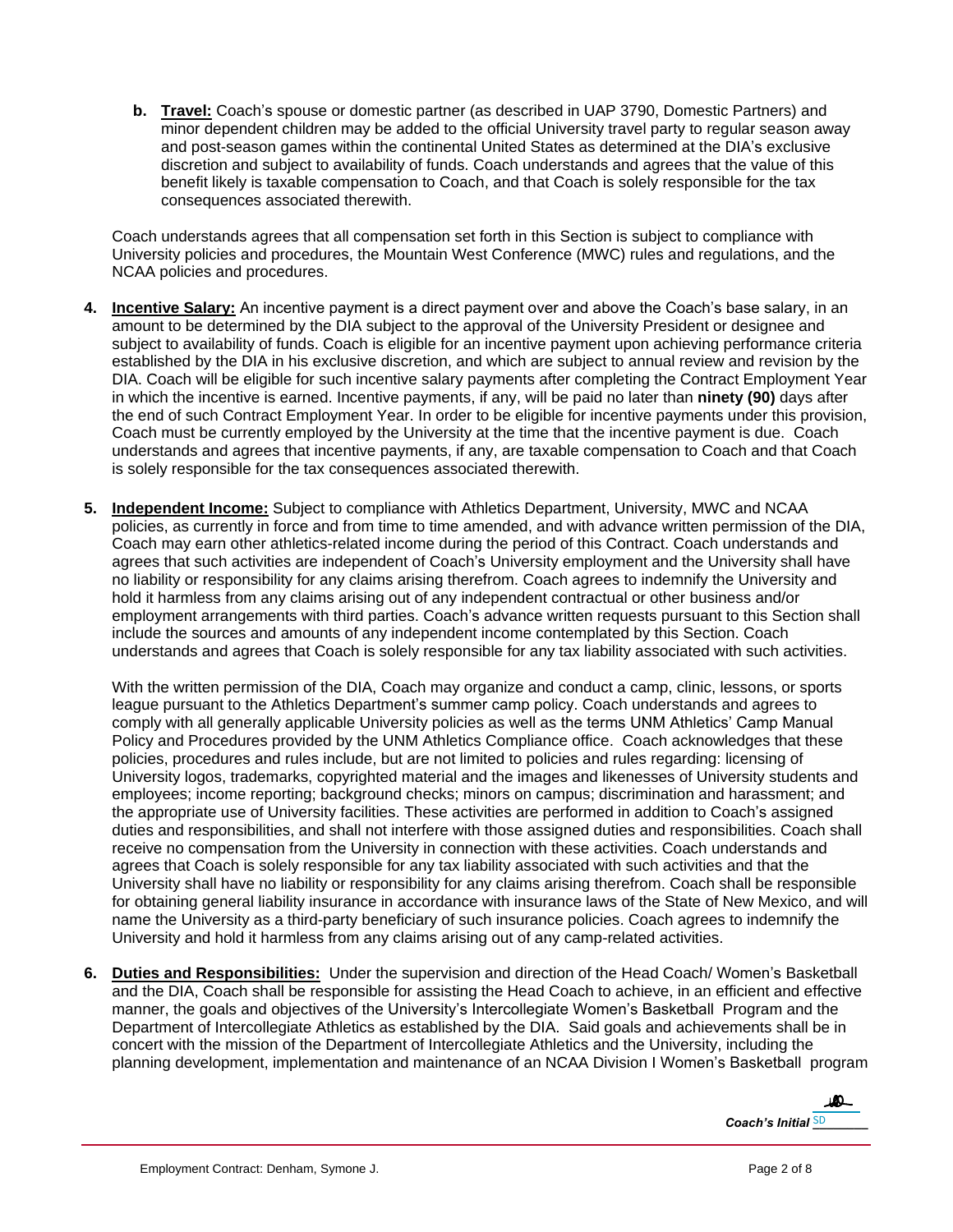that is characterized by excellence, exemplified by academic achievement and development of character, maturity and a sense of fair play in Women's Basketball . To that end:

- **a.** Coach shall perform her duties and responsibilities under this Contract to the reasonable satisfaction of the Head Coach and DIA, including but not limited to, assisting the Head Coach in the recruitment of student athletes consistent with all NCAA and MWC regulations, coaching and instruction of student athletes as well as all responsibilities normally associated with and performed by an Assistant Coach of an NCAA Division I Women's Basketball program at a member institution of the Mountain West Conference or other major NCAA Division I institution. Coach agrees to maintain a courteous and collegial working relationship with Athletics Department and University staff and faculty. Coach shall perform all duties set forth in this Contract and reasonably assigned by the Head Coach/ and DIA including, without limitation, assisting in the development and implementation of recruiting plans and strategies consistent with all applicable NCAA and MWC regulations; and, in general shall be responsible for evaluating, recruiting training conditioning, instructing, supervising, disciplining and coaching student athletes to prepare them to compete in the MWC and against college competition at the national level.
- **b.** Coach be responsible for assisting the Head Coach and use her best efforts to ensure that institutional control of the Women's Basketball program is sustained through the development, implementation and maintenance of a vigorous and effective program for compliance with all NCAA, and MWC regulations and bylaws, and all policies of the University.
- **c.** Coach shall act and speak positively about the University and the University's athletic programs in private and public forums.
- **d.** Coach shall perform her duties and responsibilities while comporting himself at all times in a professional and personal manner consistent with good sportsmanship and with the high moral, ethical and academic standards of the University and the Department, the MWC, and the NCAA.
- **e.** At no time shall Coach be involved in discreditable conduct that is inconsistent with professional standards of the University, or that is seriously prejudicial to the best interests of the University, or that violates the University's mission in a substantive manner.
- **f.** Coach shall exercise due care such that any personnel under her responsibility or supervision shall comport themselves in a similar manner.
- **g.** Coach shall make every reasonable effort to ensure that all student athletes' academic requirements are met in cooperation with and in support of the University faculty and administration.
- **h.** Coach recognizes and supports the importance to the University of its academic policies, standards and requirements and Coach hereby agrees to abide by and support these and any future academic standards adopted by the University, in all aspects of her duties and set forth herein.
- **i.** Coach shall not disclose or use any secret, proprietary, or confidential information about the University or its business affairs or activities, all of which shall be deemed "confidential information," except during the term hereof and then only for the benefit of the University.
- **j.** Coach, as a recognized and notable spokesperson for intercollegiate athletics and education, shall support the University administration mission, policies and decisions, in all of her dealing and activities with the public
- **7. Conduct of Athletics Personnel:** Coach, hired to administer, conduct, and/or coach intercollegiate athletics, shall act with honesty and sportsmanship at all times in promoting the honor and dignity of fair play in the

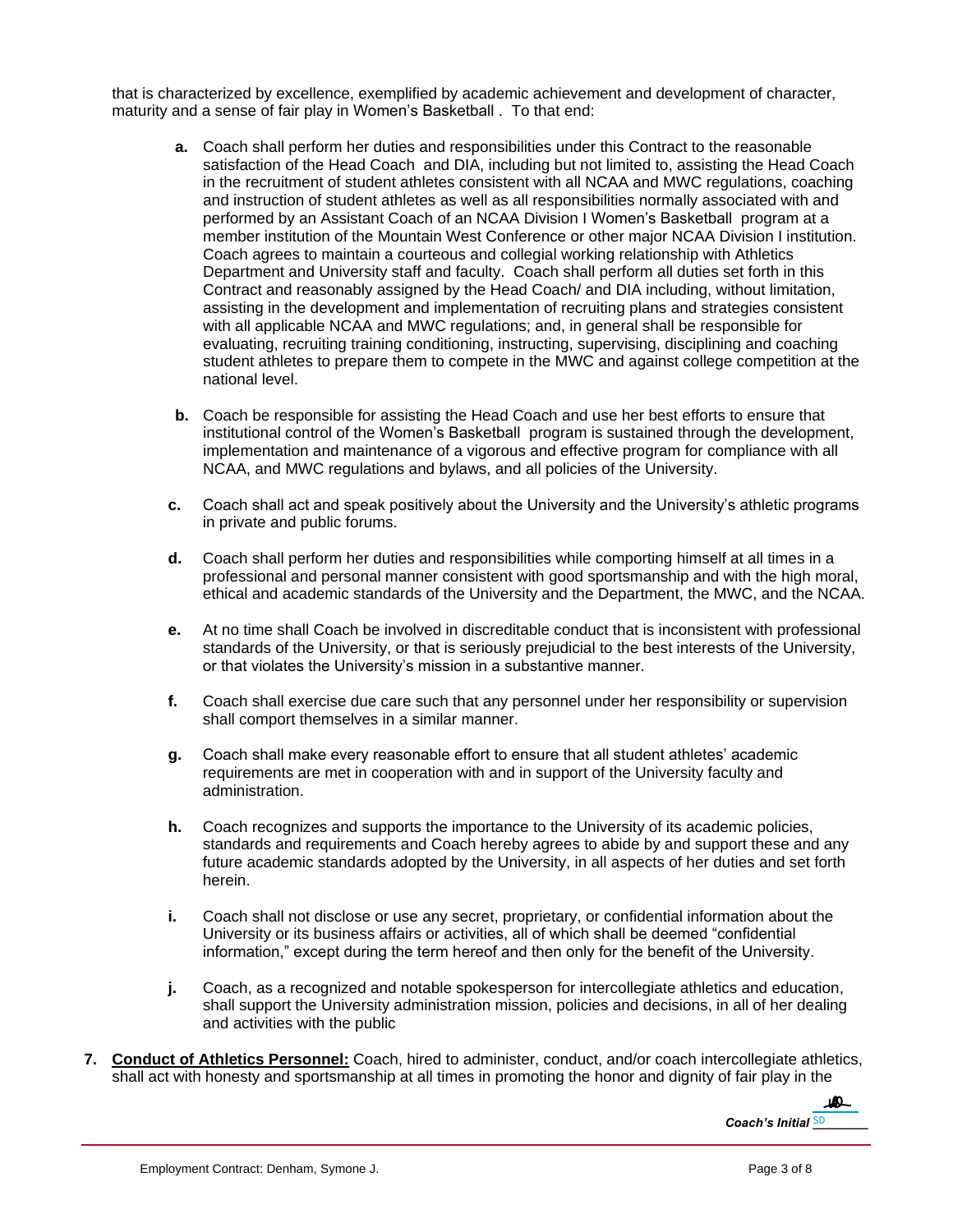context of the high standards associated with collegiate competitive sports. Coach understands and agrees that honesty and sportsmanship at all times, and the promotion of the honor and dignity of fair play in the context of the high standards associated with collegiate competitive sports, are material to this Contract, and that any conduct that undermines these values may be grounds for discipline, which can include termination for cause in accordance with Section 11.

Coach acknowledges that negative statements concerning the Athletics Department, the University, and the State of New Mexico made to the media or in public may be detrimental to recruiting, fundraising, and the morale of coaches, staff and players in the Women's Basketball program and other programs of intercollegiate athletics and the reputation of the University. Therefore, Coach agrees that Coach is highly encouraged that whenever appropriate and in a timely manner, will first direct any complaint or criticism that Coach may have of a particular University Sports Program, the Athletics Department or the University to the DIA before directing the complaint or criticism to anyone else. This shall not prohibit Coach from making communications protected by whistleblower laws. Further, Coach shall make reasonable efforts to project a positive image with respect to the University, Athletics Department, and Women's Basketball Program. Any conduct that disparages the Women's Basketball Program, Athletics Department or the University may be grounds for discipline, which can include termination for cause in accordance with Section 11.

Coach shall not engage in activities or conduct injurious to the reputation of the University, including without limitation, repeatedly conveying to one person, or conveying to an assembled public group, negative information concerning the University.

- **8. Unethical Conduct:** Coach will refrain from unethical conduct. Unethical conduct may include, but is not limited to, the following examples of misconduct:
	- **a.** Refusal to furnish information relevant to an investigation of a possible violation of an NCAA regulation when requested to do so by the NCAA or the University;
	- **b.** Knowing involvement in arranging for fraudulent academic credit or false transcripts for a prospective or an enrolled student-athlete;
	- **c.** Knowing involvement in offering or providing a prospective or an enrolled student-athlete an improper inducement or extra benefit or improper financial aid;
	- **d.** Knowingly furnishing the NCAA or the University false or misleading information concerning Coach's involvement in or knowledge of matters relevant to a possible violation of an NCAA regulation;
	- **e.** Receipt of benefits by Coach for facilitation or arranging a meeting between a student-athlete and an agent, financial advisor, or a representative of an agent or advisor (e.g., "runner");
	- **f.** Refusal to furnish information relevant to an investigation of a possible violation of federal or state law or University policy when requested to do so by lawfully authorized federal or state agents or University officials or when otherwise required to report under University policy; or
	- **g.** Refusal to comply with regulatory or policy requirements, including but not limited to the reporting requirements imposed by the Jeanne Clery Disclosure of Campus Security Policy and Campus Crime Statistics Act, Title IX of the Education Amendments of 1972 (the "Clery Act"), and any and all University policies relating thereto.

Coach's agreement to refrain from unethical conduct is a material term of Coach's employment and this Contract. Coach expressly understands and acknowledges that unethical conduct is sufficient justification for Termination of Contract for Cause as described in Section 11.

**9. Compliance With Laws, Policies, Rules and Regulations:** Coach shall be responsible for being fully knowledgeable of, and being in full compliance with, the policies, rules, and regulations of the University, the MWC, or any other conference with which the University may elect to affiliate, the NCAA (as they are

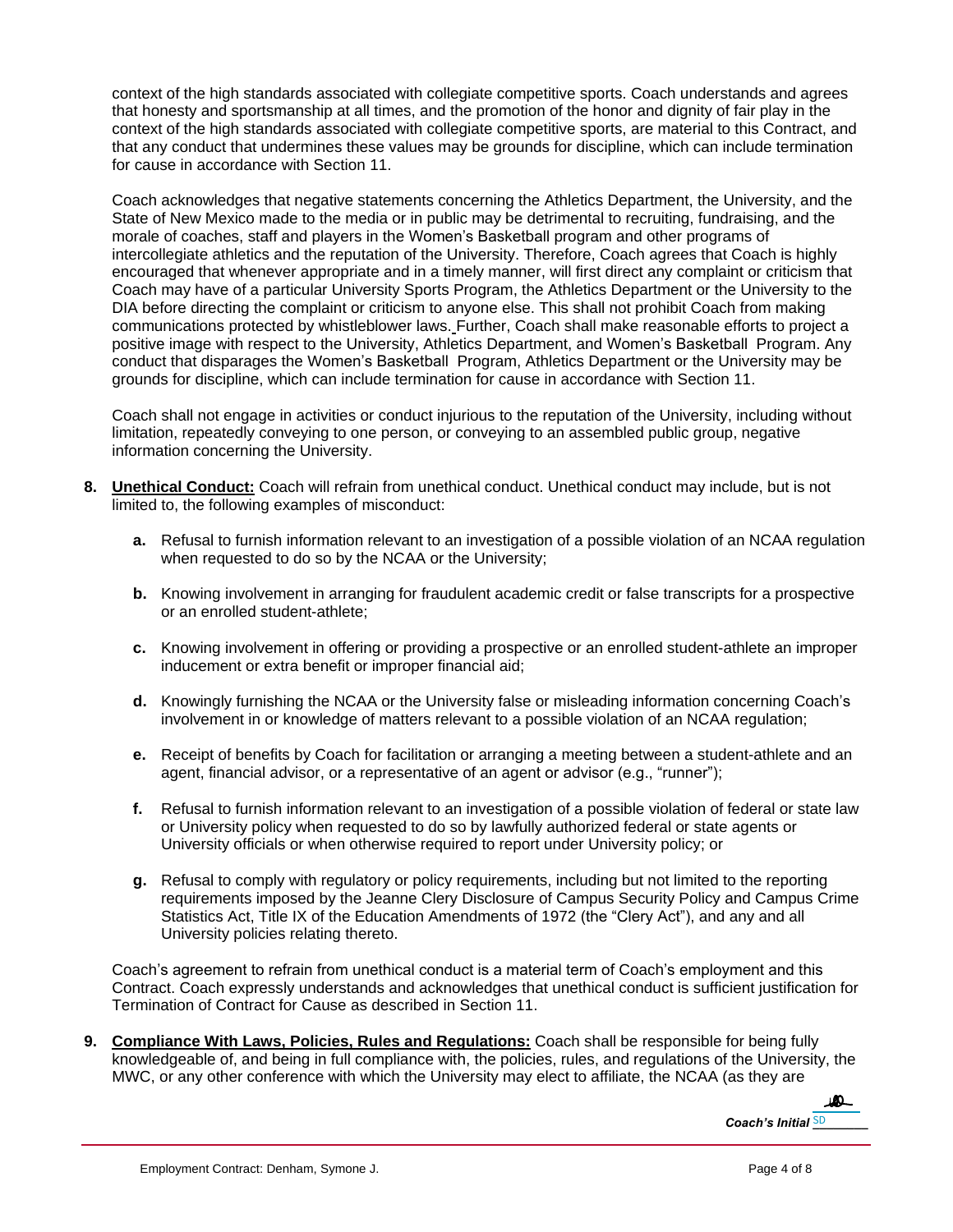currently in force and as they are amended from time to time), as well as applicable federal laws, including but not limited to the Clery Act; Title IX of the Education Amendments of 1972; applicable New Mexico laws; and University policies regarding crime reporting and sexual harassment, including, but not limited to sexual harassment, sexual misconduct, and sexual violence. Coach shall immediately report any apparent or confirmed violations of the above laws, policies, rules, and regulations occurring in the department to the university's compliance staff, the DIA, or UNM's Division of Human Resources, as well as other University official/departments as may be required by University policy. Upon receiving any information about a person who has experienced sexual misconduct, harassment, sexual assault or other sexual violence, Coach shall also report the information to UNM's Office of Equal Opportunity (OEO) within 24 hours, or as soon as reasonably practicable, by calling OEO at 505-277-5251 or by email at [oeo@unm.edu.](mailto:oeo@unm.edu) Failure by Coach to report immediately to the University's athletics compliance staff and, as appropriate the DIA or other responsible University official/department, any alleged violations of University, MWC or NCAA policies, rules or regulations by Coach or, upon becoming aware of violations by any coaches, staff members, studentathletes, or other persons under Coach's supervision that become known to Coach, which failure, in the reasonable opinion of the DIA (i) creates material risk for the University or Program or (ii) negatively affects the University or the Program in a material manner, shall subject Coach to disciplinary or corrective action as set forth in the NCAA enforcement procedure. Such failure to report shall also subject Coach to immediate suspension, at the University's sole discretion, for a period of time without pay, or termination as described in Section 11.

If the University determines that Coach is in violation of MWC or NCAA rules and regulations while employed by the University, or was in violation of NCAA or conference rules and regulations during prior employment at another NCAA member institution, Coach shall be subject to disciplinary or corrective action as set forth in the NCAA enforcement procedure and may be suspended without pay by the University at the University's reasonable discretion for a period of time not to exceed ninety (90) days, or terminated as described in Section 11. If Coach fails to meet her obligations as stated in this Section or fails to complete any Universityrequired training within six (6) months of the beginning of Coach's employment, or otherwise fails or refuses to meet her obligations under any law, regulation, policy or procedure, Coach may be subject to disciplinary action up to and including suspension and termination as described in Section 11.

Coach specifically acknowledges and agrees that Coach's compliance with applicable laws, policies, rules, and regulations are material obligations of this Contract.

- **10. Non-Applicability of University Employment Policies and Due Process Guarantees:** This Contract creates no expectancy of or property interest in continued employment with the University. Accordingly, no provisions of the University Administrative Policy manual (UAP) addressing or governing separation of employment, discipline and contract employees generally are applicable to Coach. No due process guarantees relating to progressive discipline, suspension, discharge, and appeal processes are accorded to Coach under this Contract. All rights, processes and notices afforded to Coach or required from Coach are specifically enumerated under sections 11, 12 and 13 of this Contract.
- **11. Termination of Contract for Cause:** The University reserves the right to immediately terminate this Contract for cause at any time. Cause includes, but is not limited to, violation of any material obligation of Coach under this Contract or any amendments hereto. In addition to a material breach of this Contract, the parties agree that the following non-exclusive list constitutes cause for termination under this Section:
	- **a.** insubordination;
	- **b.** Coach's neglect of, or failure or refusal to perform, her duties as Assistant Coach in any material respect after receiving written notice of such failure or refusal from the DIA;
	- **c.** Malfeasance involving misuse of University or donor funds in a single instance that totals more than \$1,000 or in repeated instances of lesser amounts;
	- **d.** Coach's failure to comport herself in a manner consistent with good sportsmanship or the moral, ethical or academic standards specified in this Contract or in University policies and regulations;

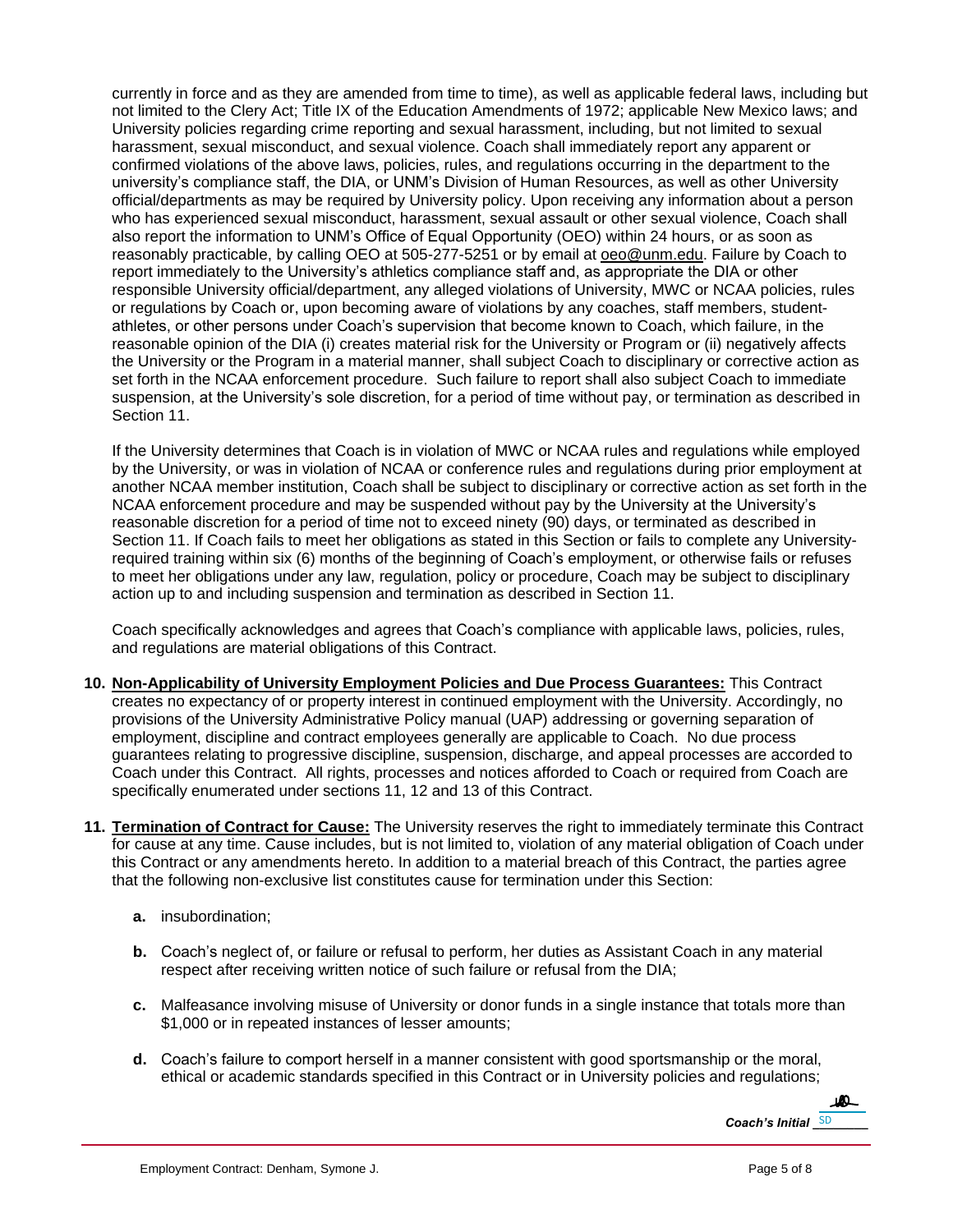- **e.** failure of Coach or any other person under her supervision and direction to comply with applicable standards or regulations of the MWC or the NCAA, federal or state law, or University rules, regulations or policies, as amended from time to time, regardless of whether such violation results in the imposition of sanctions or other consequences;
- **f.** Coach's failure to promote an atmosphere of compliance or her failure to properly and effectively monitor personnel under her supervision and direction which results in material non-compliance by Coach's personnel, with applicable standards or regulations of the MWC or the NCAA, federal or state law, or University rules, regulations, or policies, as amended from time to time, regardless of whether such violation results in the imposition of sanctions or other consequences;
- **g.** Coach's instruction to any assistant coach, student or other person to respond inaccurately or incompletely to any request or inquiry concerning a matter relevant to University's athletic programs or other institution of higher learning which shall be propounded by University, the NCAA, the MWC or other governing body having supervision over the athletic programs of University or such other institution of higher learning, or required by law;
- **h.** Coach's failure to fully cooperate in the enforcement and implementation of any drug testing and/or education program established by the University, the MWC, the NCAA, or pursuant to federal or state law that is applicable to student athletes or other employees of the University;
- **i.** Coach's being charged with, indicted for, pleading no contest to, or being convicted of (i) any felony; or, (ii) any misdemeanor involving gambling, drugs or alcohol. For purposes of termination of this Contract for cause, the parties agree that a conviction or plea will serve as conclusive evidence of the commission of the alleged crime by Coach;
- **j.** engaging in conduct which either (i) displays a continual, serious disrespect or continual, serious disregard for the mission of the University, (ii) brings Coach into public disrepute (ii) constitutes moral turpitude or breaches the high moral and ethical standards applicable to Coach as a visible representative of the University;
- **k.** major or repeated minor violation of policies, rules, or regulations of the University; major or repeated secondary infractions of the MWC or NCAA rules (including any similar infraction which may have occurred at Coach's prior employment); major or repeated minor violation of New Mexico or federal laws, regulations, or policies;
- **l.** Coach's misconduct, whether or not relating to Coach's employment, which is not in the best interest of the University or which violates the University's mission, interests, policies, or regulations, and which causes material damage to the reputation or dignity of the University or its athletics program;
- **m.** participating in any (i) gambling, bookmaking, wagering, or betting involving any athletic contest whatsoever wither by soliciting, placing or accepting a bet or wager or through a bookmaker, a pool, or any other method of gambling; or (ii) counseling, instruction, encouraging, or knowingly and intentionally permitting any student-athlete, assistant coach, or other individual under or subject to Coach's control, authority, or supervision to participate in such activity;
- **n.** failure to report promptly to the DIA in writing any violations or potential violations known to Coach of University Rules including, but not limited to, those by Coach, his assistant coaches, student athletes or other persons under the direct control or supervision of Coach;
- **o.** failure to take reasonable steps to ensure the physical and mental wellbeing of student athletes on the Women's Basketball team:
- **p.** willful or grossly negligent conduct injurious to the University's Intercollegiate Women's Basketball Program or the University;

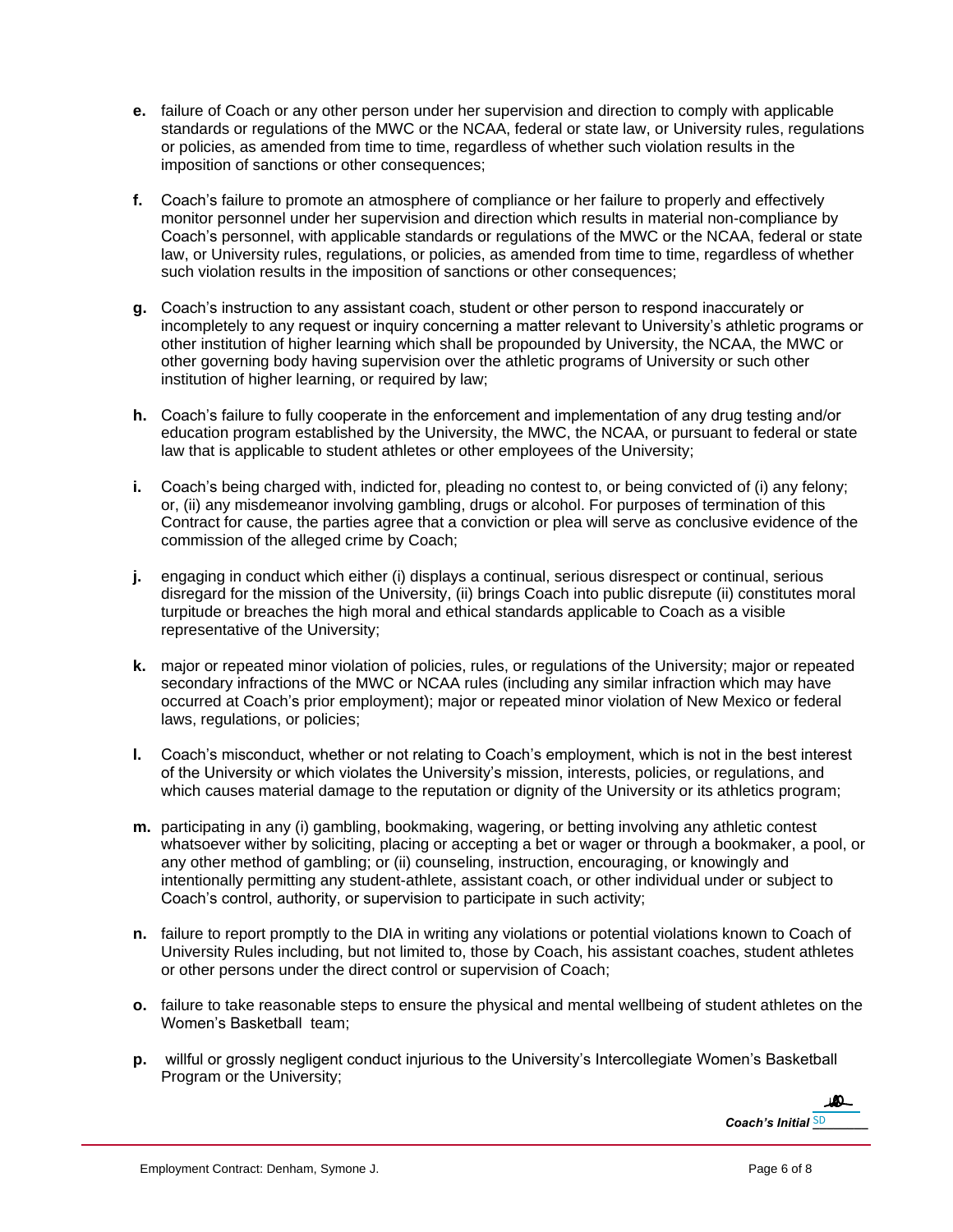**q.** any other reason constituting adequate cause for termination pursuant to official written employment policies of the University or its Athletics Department.

If this Contract is terminated for cause, the University shall have no further liability except for base salary and fringe benefits accrued to the date of termination.

Nothing in this Section shall prevent, limit or otherwise interfere with the University's right to terminate the services of the Coach without cause at any time subject to the provisions of Section 12 herein. Therefore, this Section creates no expectancy of or property interest in continued employment and no University Administrative Policy addressing or governing progressive discipline, discharge or the appeal process for discharge shall be applicable to Coach.

- **12. Contract Non-Renewal:** Coach expressly agrees that there exists no expectancy of renewal of this Contract beyond the term stated in Section 2 herein. Coach also expressly agrees that no notice that this Contract will not be renewed is required. Coach understands that this provision contradicts UAP 3240, Contract Employees, and expressly agrees that no notice is required. The obligations of the University and Coach pursuant to this Contract shall terminate with the termination or non-renewal of Coach's employment.
- **13. Termination by Disability or Death**: It is expressly understood and agreed that this is a personal service agreement between the parties and that in the event of the incapacity of Coach to the degree that she is rendered incapable of performing the obligations and duties contained in this Contract for a period of more than ninety (90) consecutive days, as certified by two (2) physicians selected or approved by the University, or her untimely demise, this Contract shall terminate and the University shall have no further financial or other obligation whosoever hereunder except to pay Coach his base salary and benefits accrued to the date of termination.
- **14. Complete Employment Contract:** This Employment Contract and any Exhibits attached hereto and incorporated herein by reference, constitute the final and complete agreement between the parties. Any amendments or further addenda, hereafter agreed to by both parties, shall be in writing and executed with the same formality. All prior and contemporaneous negotiations and agreements pertaining to Coach's employment by the University are deemed incorporated into this Contract and such documents and instruments are deemed to have been abandoned if not so incorporated. No verbal understandings, statements, promises, or inducements contrary to the terms of this Contract exist.
- **15. Severability:** If any provision of this Contract is held to be invalid or unenforceable for any reason, such provision shall be ineffective to the extent of such invalidity or unenforceability; provided, however, that the remaining provisions will continue in full force without being impaired or invalidated in any way unless such invalid or unenforceable provision or clause shall be so significant as to materially affect the Parties' expectations regarding this Contract. The Parties shall replace any invalid or unenforceable provision with valid provision which most closely approximates the intent and economic effect of the invalid or unenforceable provision.
- **16. Governing Law and Forum:** This Contract, and any other amendments, shall be governed by and construed in accordance with the laws of the State of New Mexico and the policies and procedures of The University of New Mexico Board of Regents.
- **17. Waiver:** No waiver by either party of any rights under this Contract will be valid unless set forth in a writing signed by that party. The failure of either party to insist upon strict performance of this Contract shall not be construed as a waiver of any of the party's other rights under the Contract.
- **18. Captions:** The captions used herein are for convenience only and do not in any way limit or amplify the terms and provisions hereof.